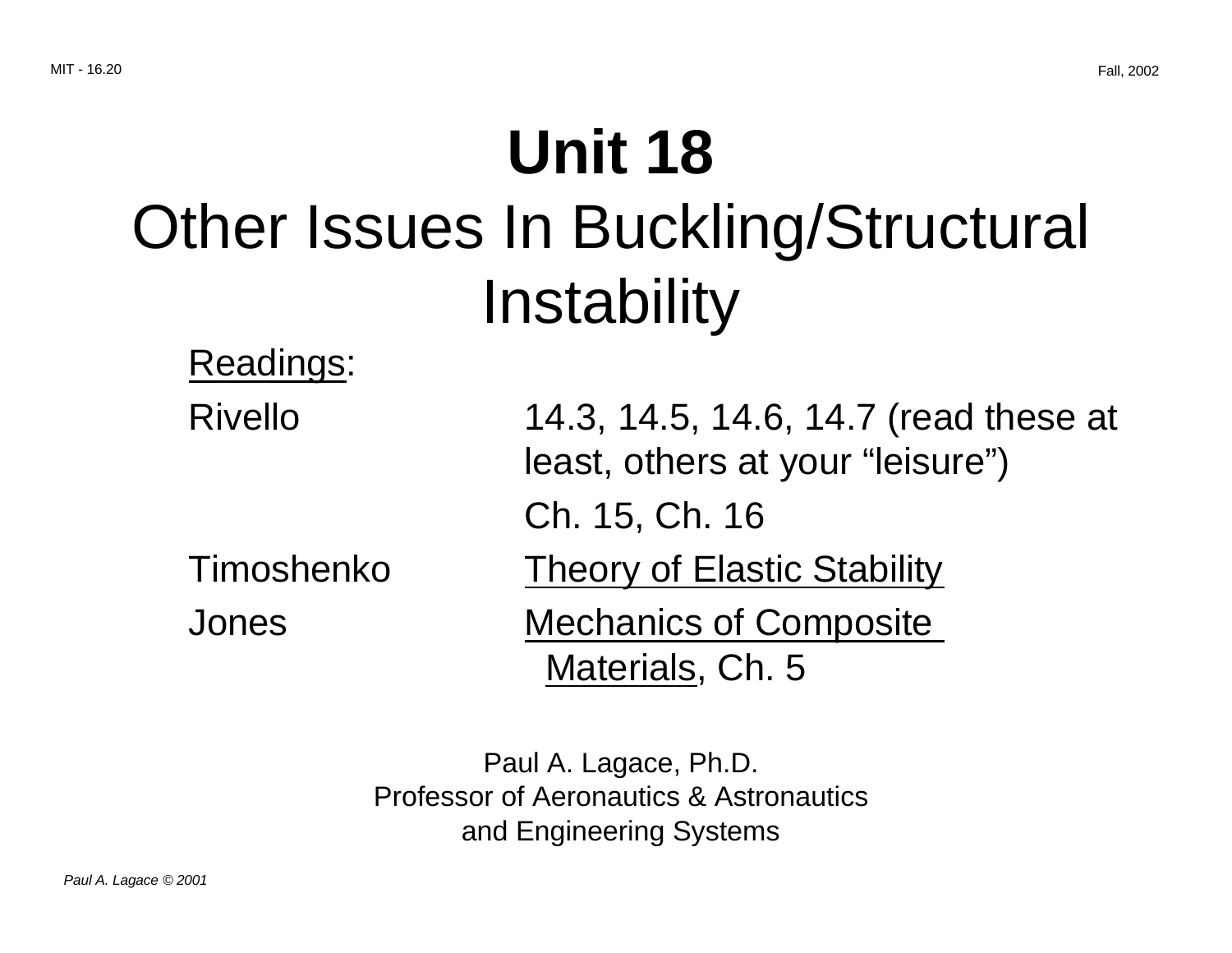Have dealt, thus far, with perfect columns, loading eccentricities, and beam-columns. There are, however, many more issues in buckling/(static) structural instability, most of which will try to touch on.

# (a) Buckling versus Fracture

Have looked at columns that are long enough such that they buckle. However, it is possible that the material *compressive* ultimate stress may be reached before the static instability occurs.

Consider short/"squat" column (saw in Unified)

**Figure 18.1 Representation of short column under compressive load** 

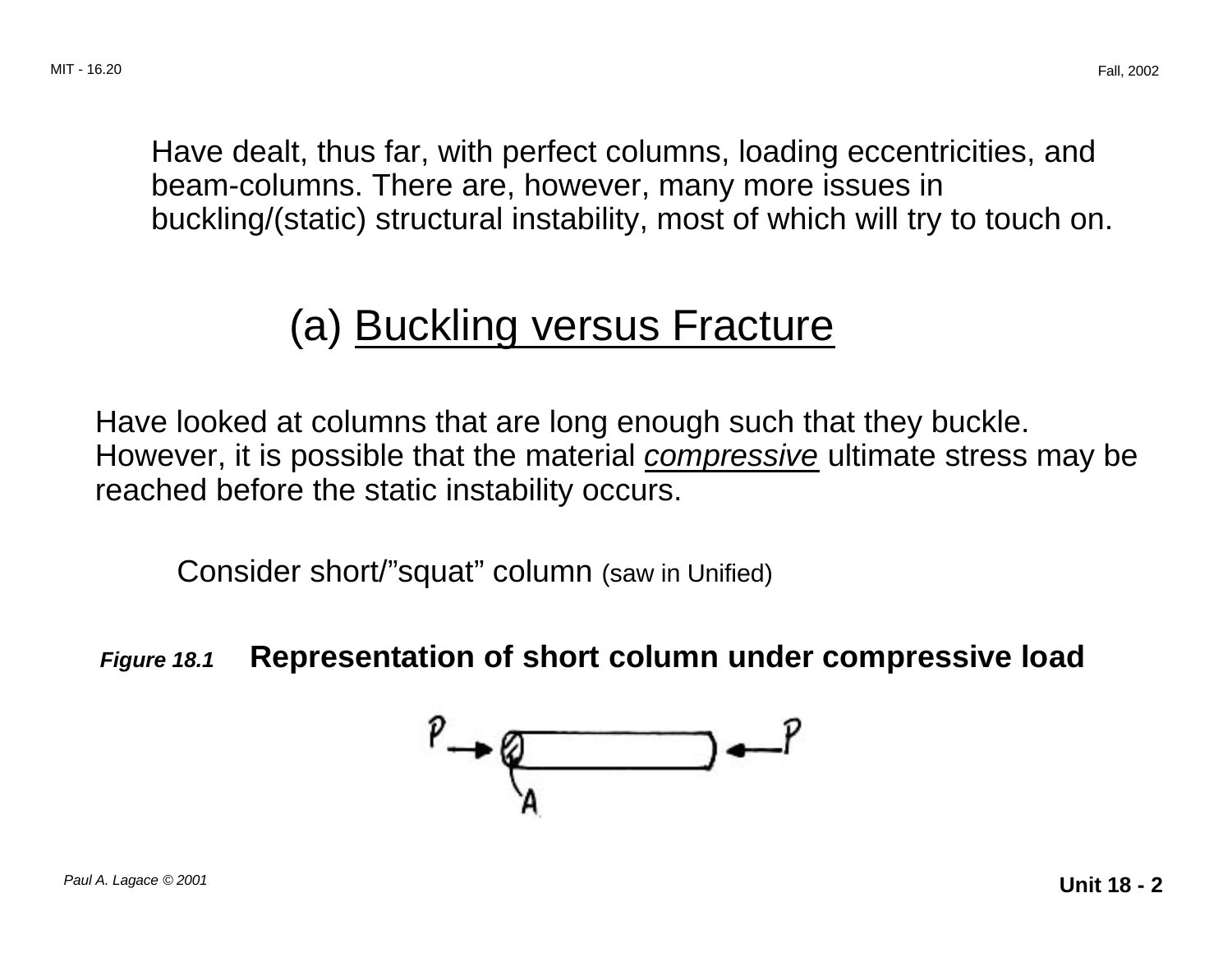$$
\sigma = \frac{P}{A}
$$

If  $\sigma = \sigma_{\text{compressive ultimate}}$  before  $P = P_{\text{cr}}$ , then failure occurs by material failure in compression

#### "squashing"

Using the "slenderness ratio" previously defined:

$$
\sigma_{cr} = \frac{P_{cr}}{A} = \frac{\pi^2 E}{(l'/\rho)^2}
$$

where:

$$
l' = \frac{l}{\sqrt{c}}
$$

"define" a column by its slenderness ratio and can plot the behavior and "failure mode" of various columns…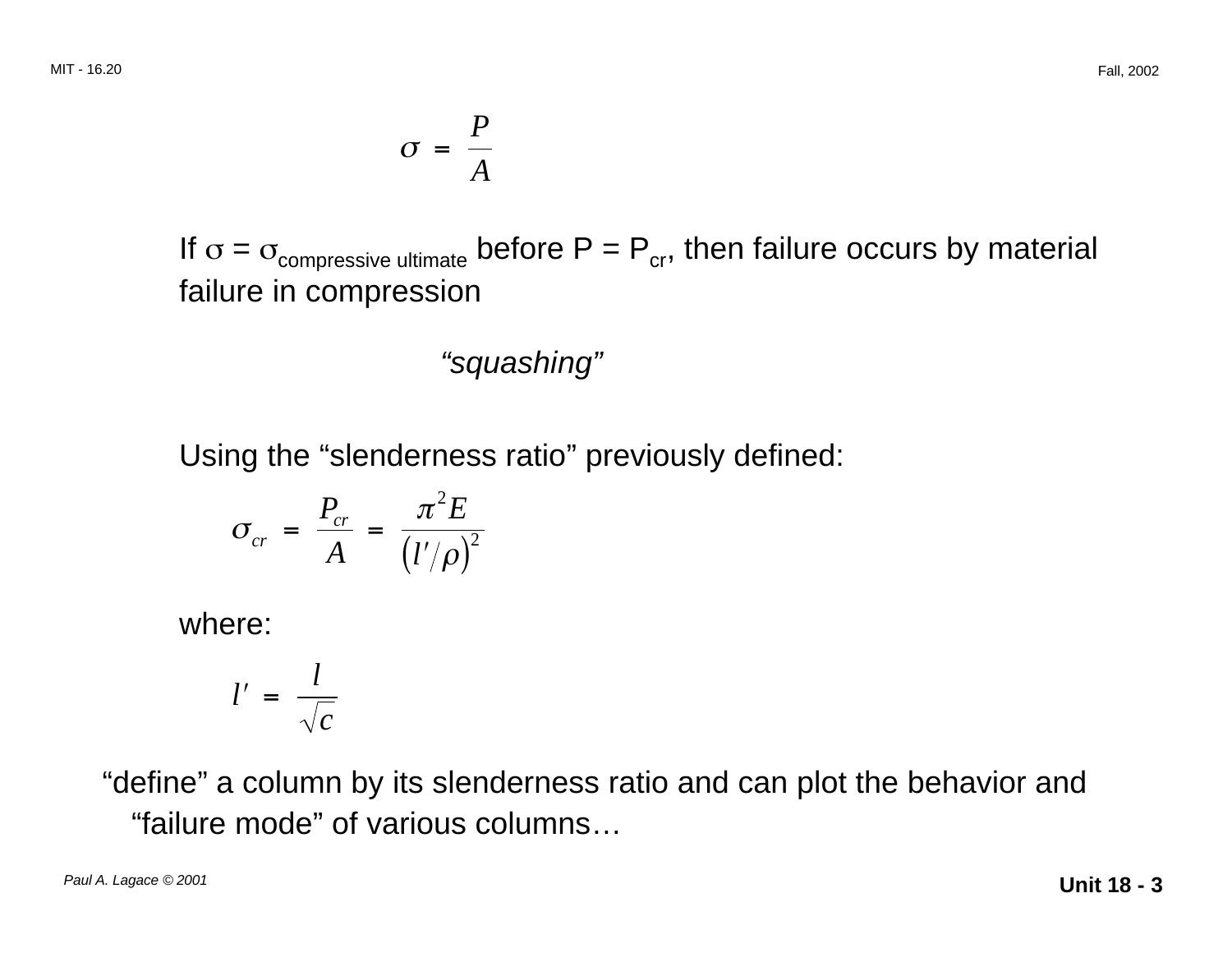**Figure 18.2 Summary plot showing general behavior of columns based on stress level versus slenderness ratio** 



**Regions of values depend on E and**  $\sigma_{\textsf{\scriptsize cu}}$ 

What happens in the transition region?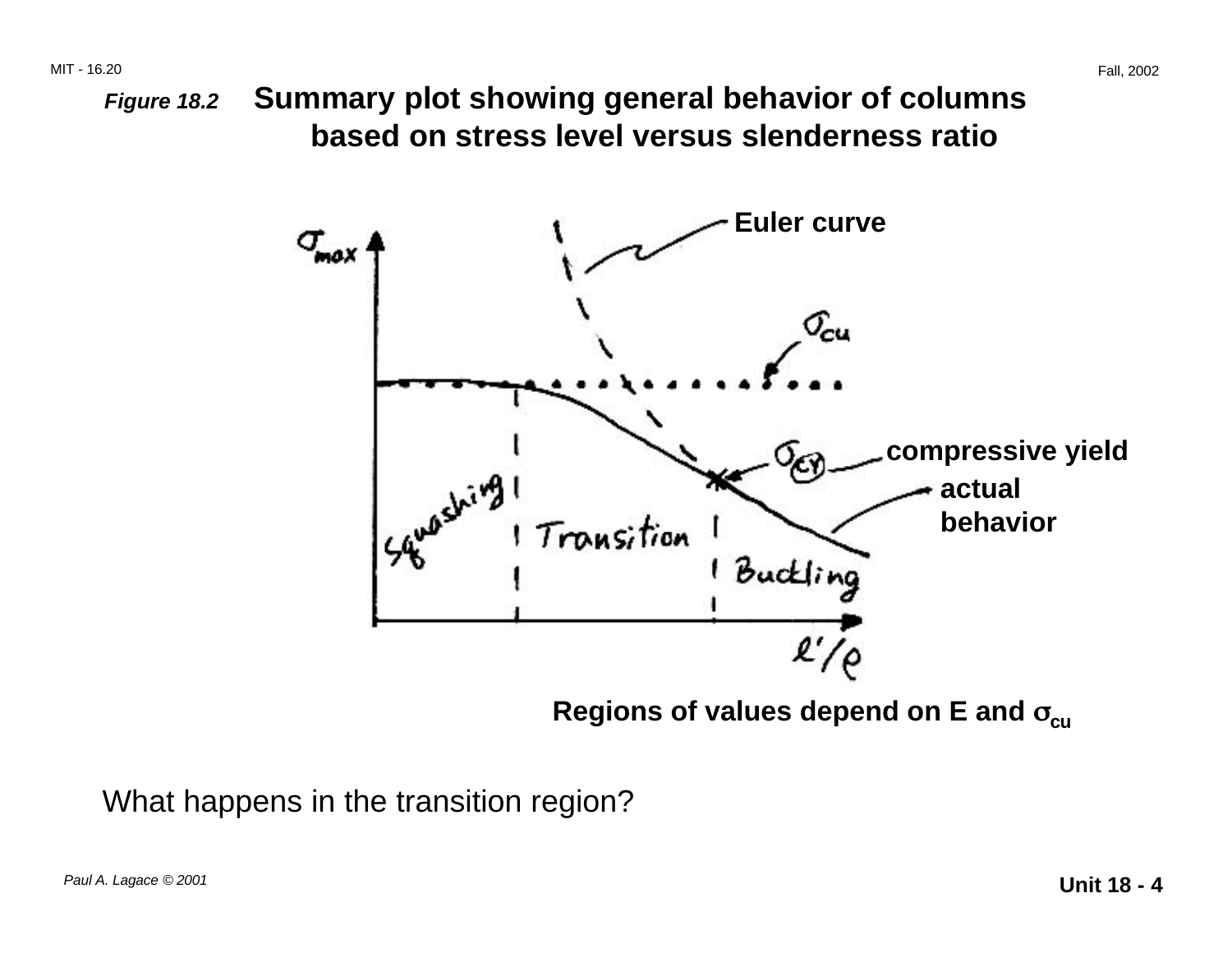### (b) Progressive Yielding

**Figure 18.3 Typical stress-strain plot for a ductile metal (in compression)** 



As the column is loaded, there is some deflection due to slight imperfections. This means the highest load is at the outer part of the beam-column.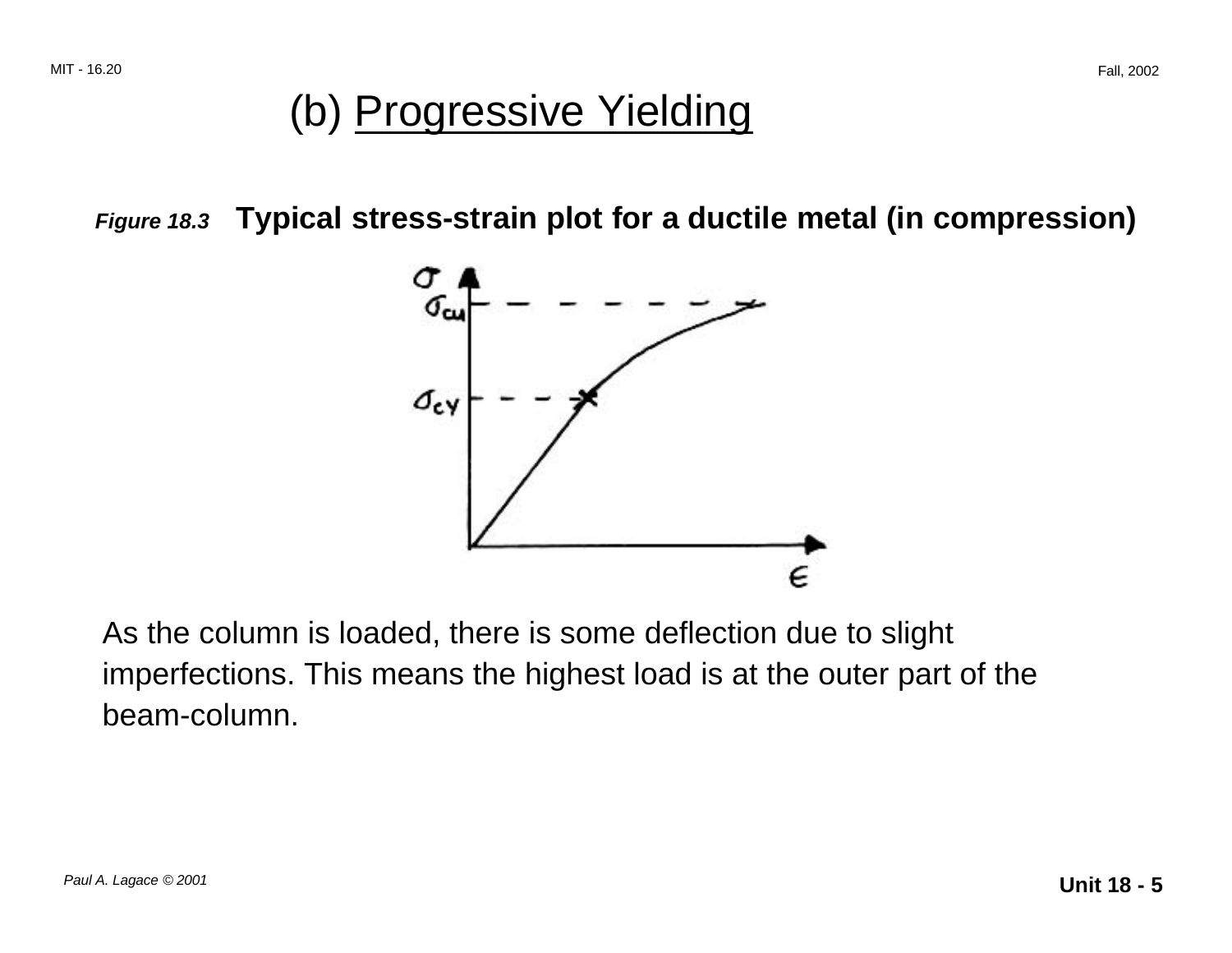**Figure 18.4 Representation of region of highest stress in cross-section of beam-column** 



Thus, this outer part is the first part to yield. As the material yields, the modulus decreases.

**Figure 18.5 Representation of tangent modulus** 



This changes the location of the centroid…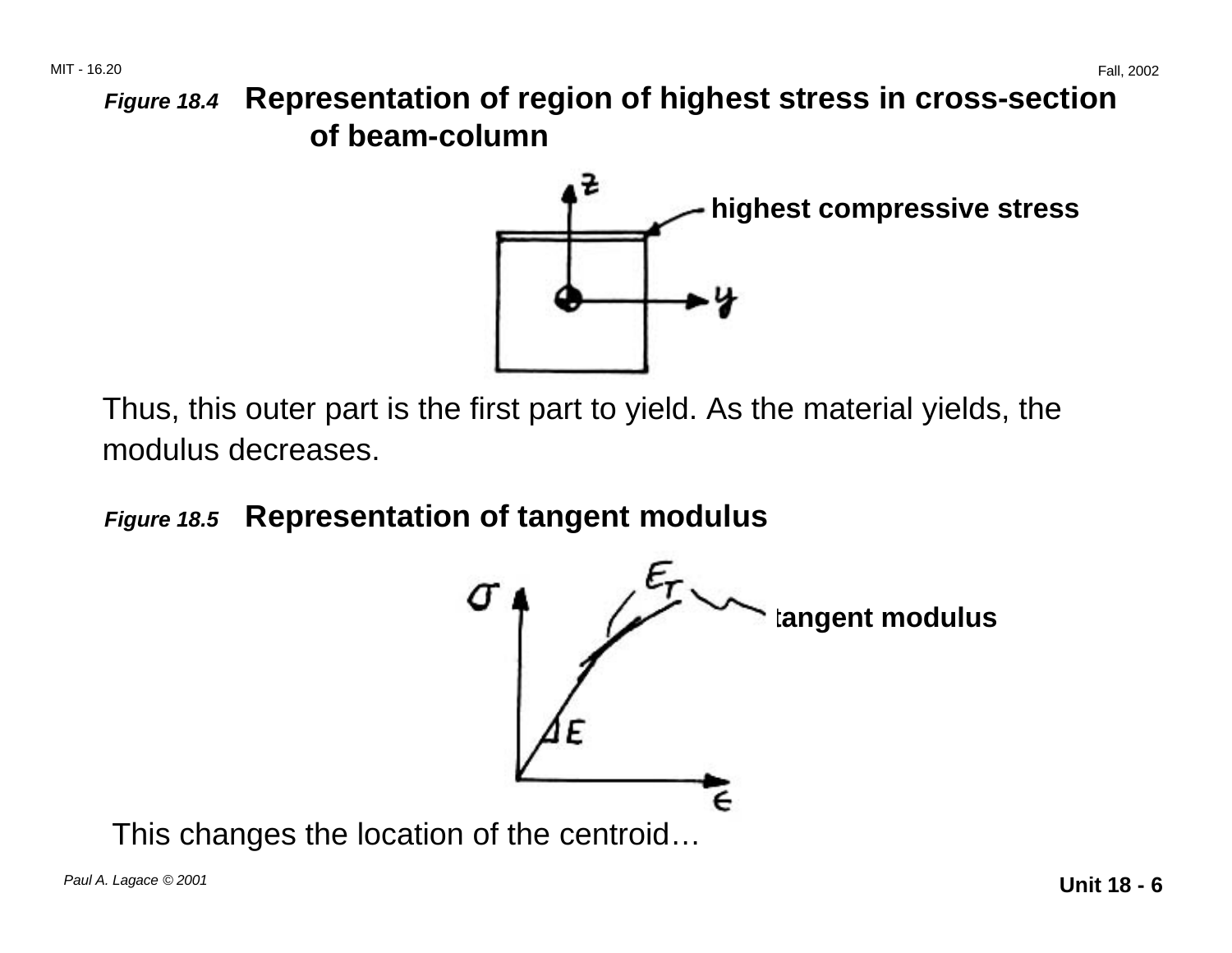**Figure 18.6 Representation of change in location of centroid of crosssection due to local yielding** 



This continues and it may eventually "squash" or buckle (or a combination) --> See Rivello 14.6

# (c) Nonuniform Beam-Columns

Have looked only at beams with uniform cross-sectional property EI. Now let this vary with x (most likely I, not E).

**Example:** Tapered section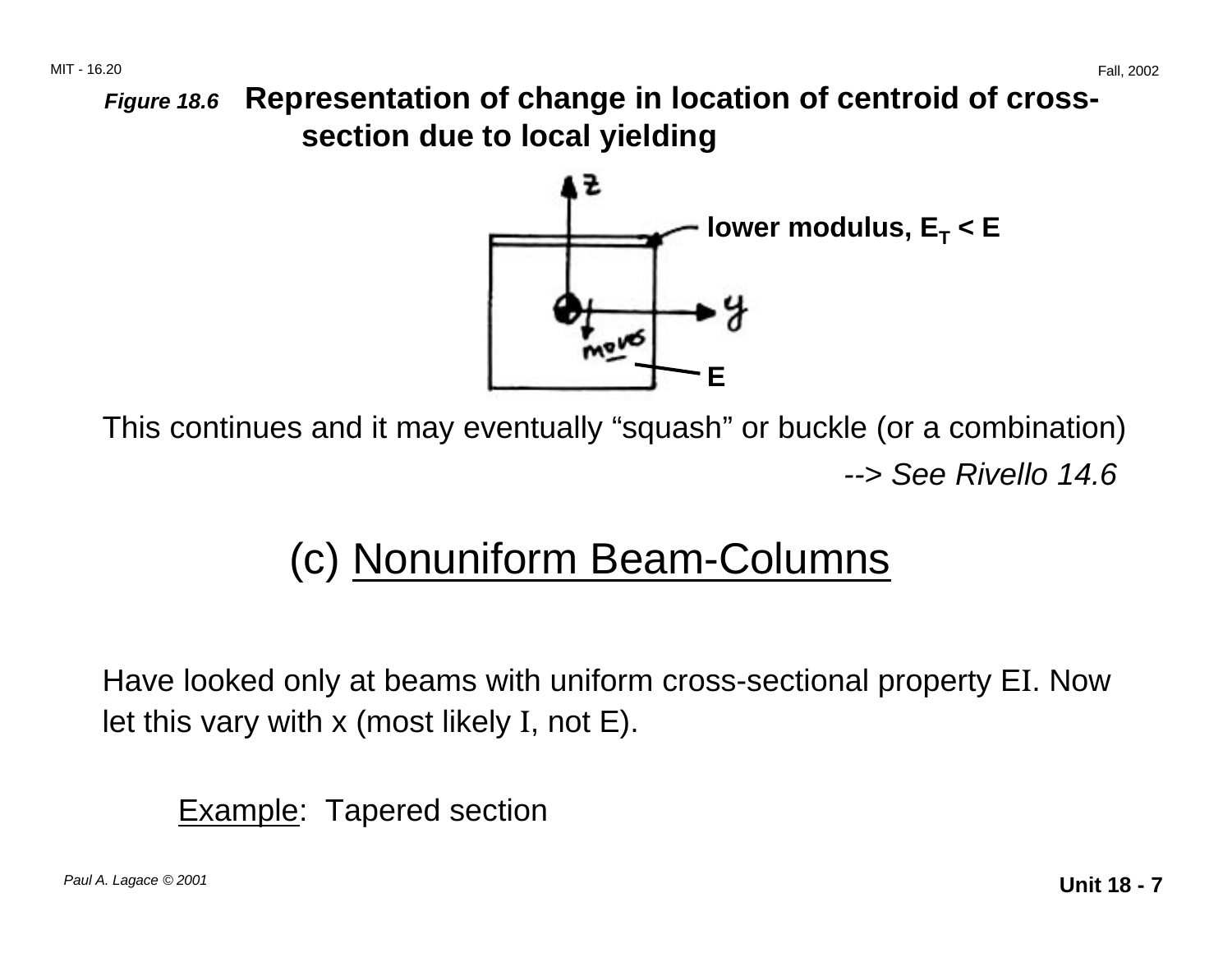

Thus, the governing equation is:

$$
\frac{d^2}{dx^2}\left(EI\frac{d^2w}{dx^2}\right) + P\frac{d^2w}{dx^2} = 0
$$

must keep this "inside" the derivative

Solve this via numerical techniques:

- Energy Methods
- Galerkin
- Finite Element Method
- Finite Difference
- • Rayleigh-Ritz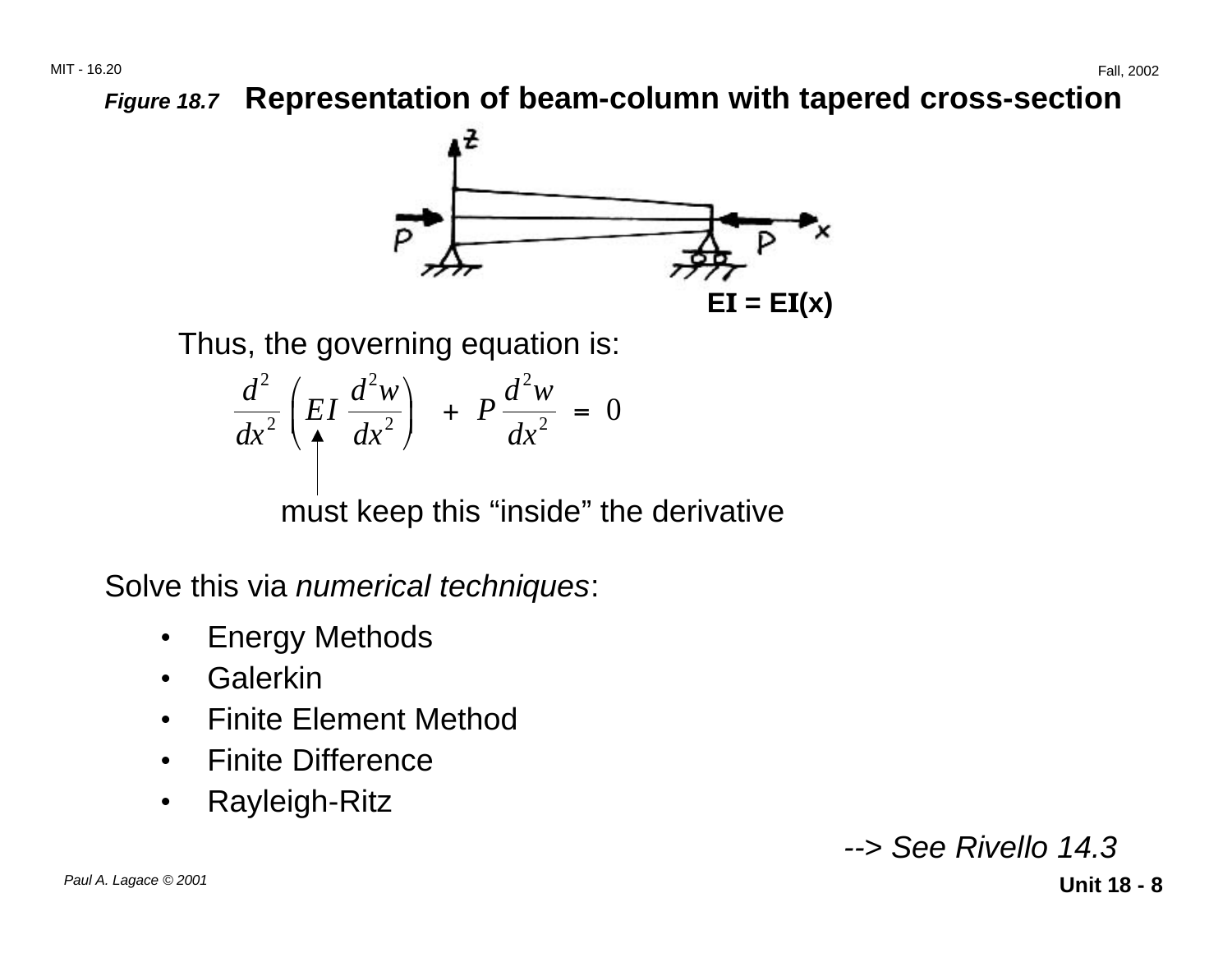## (d) Buckling of Plates

Thus far have considered a "one-dimensional" problem (structural property of main importance is  $\ell$ , besides EI). Now have a two-dimensional structure (a "plate"):



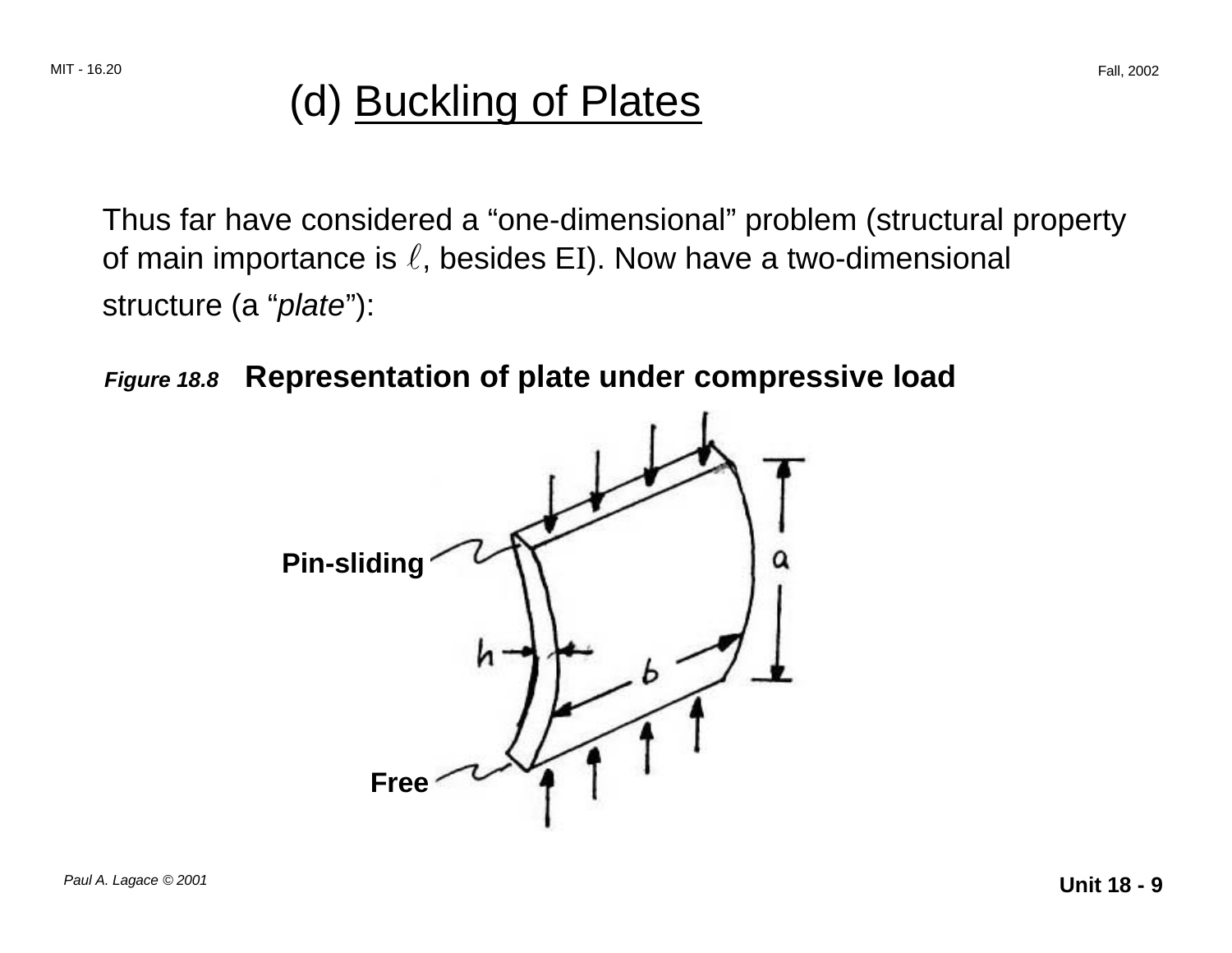The Poisson's ratio enters into play here. For an isotropic plate get:

$$
P_{cr} = \frac{\pi^2 EI}{l^2 (1 - v^2)}
$$
  
where:  $\left\{ \ell = a$   
 $I = 1/12 bh^3$   
 $\Rightarrow \sigma_{cr} = \frac{P_{cr}}{bh} = \frac{\pi^2}{12} \frac{E}{1 - v^2} \left(\frac{h}{a}\right)^2$ 

whereas the column buckling load is

$$
P_{cr} = \frac{\pi^2 EI}{\ell^2} = \frac{\pi^2 E A h^2}{\ell^2 12} \Rightarrow \sigma_{cr} = \frac{\pi^2 E}{12} \left(\frac{h}{\ell}\right)^2
$$

The buckled shape will have components in both directions:

**Figure 18.9 Representation of deflection of buckled square plate with all**  sides simply-suppo

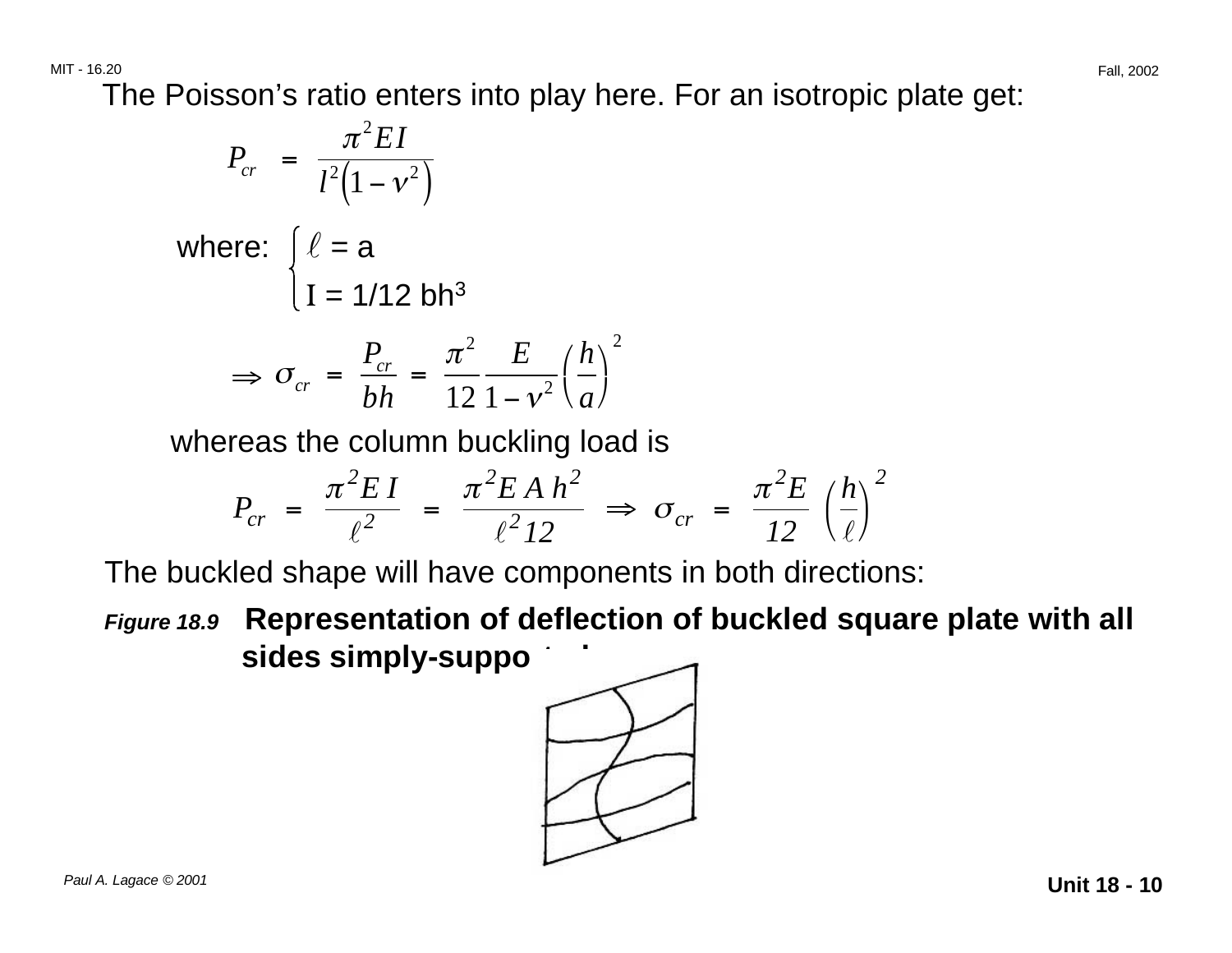--> can have contributions of many modes. Will depend on boundary conditions on all four sides.

--> See Rivello, Ch. 15

Even more complicated for orthotropic plates as the modulus varies in the two directions.

(must also look at buckling due to shear loads)

--> See Jones, Ch. 5

Note: for some "weird" anisotropic plates with shear couplings, can get buckling under tension.

> (**Key question**: Is there an induced compressive stress in some direction?)

> > think back to basic definition of instability…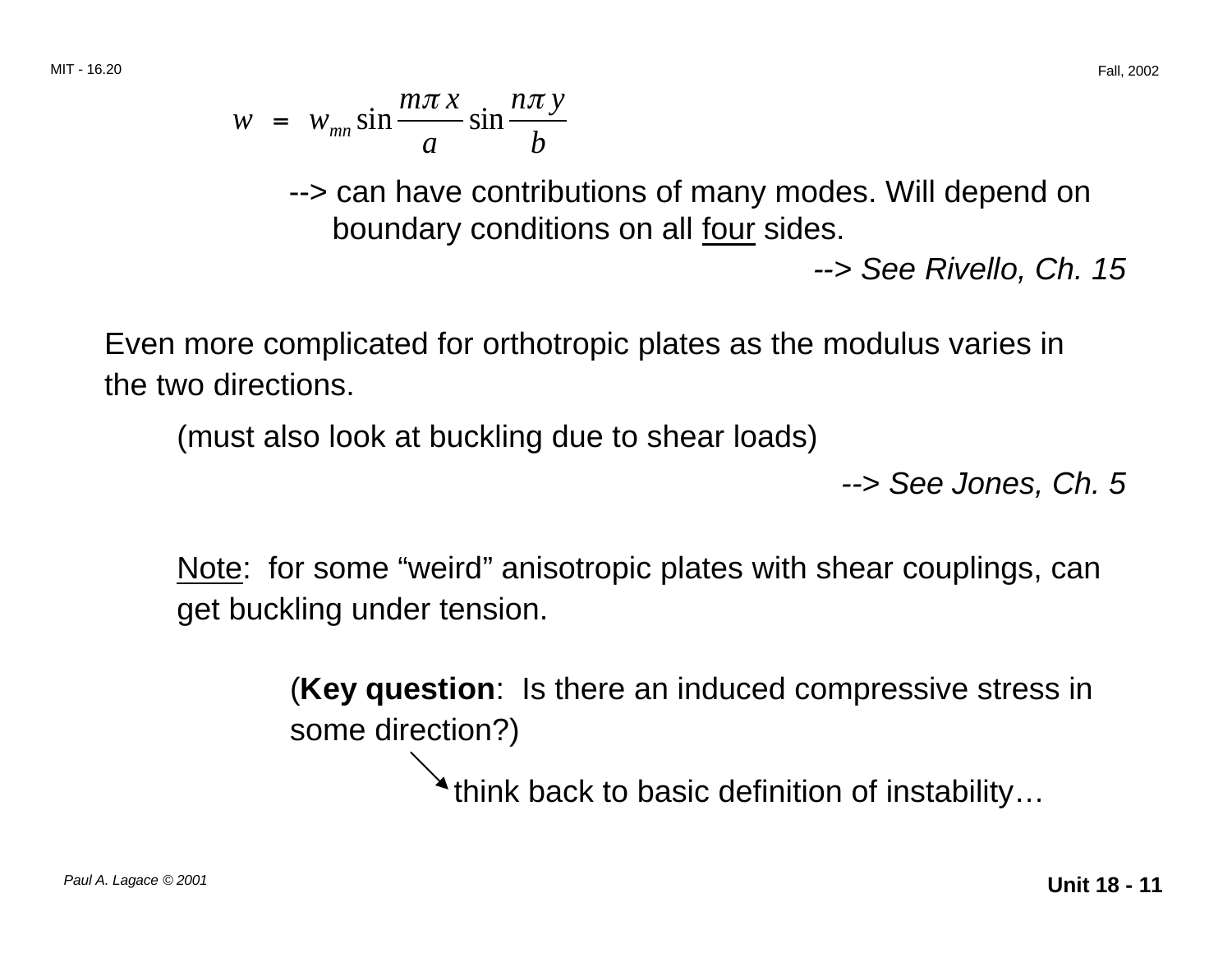# (e) Cylinders

("thin-walled things", like shells)

Have dealt with "global" instabilities. However, buckling can also be a "local" instability.

**Figure 18.10 Representation of crippling in thin cylinder under axial compressive load** 



total axial load:

 $P = σ(2π) Rh$ 

for an isotropic cylinder:

$$
\sigma_{\text{cr(linear)}} = 0.606 E \frac{h}{R}
$$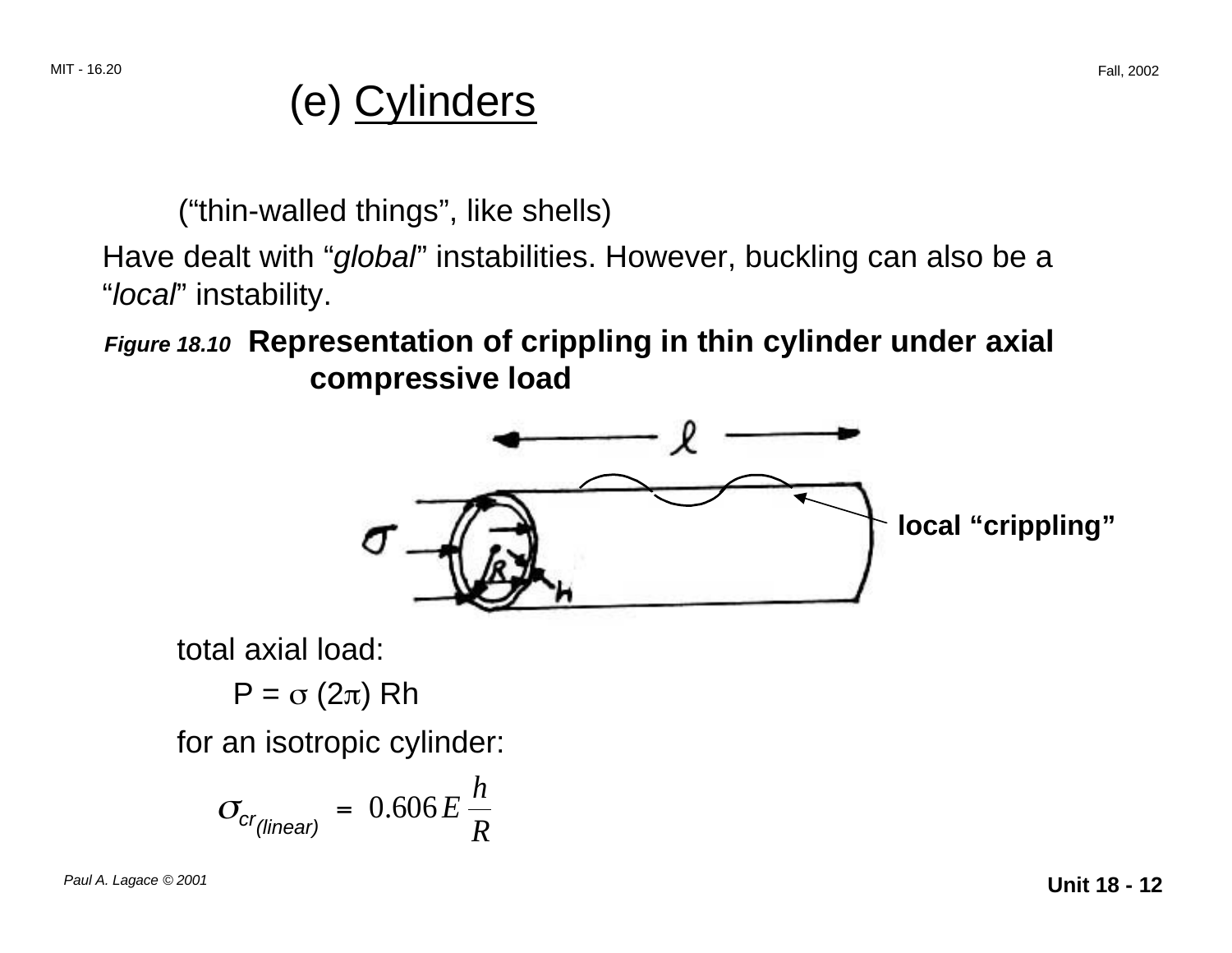The actual load where the local instability sets in is less than that predicted from linear theory due to imperfections in both geometry and loading:

$$
\sigma_{\text{cr}_{(actual)}} \approx (0.15 \text{ to } 0.9) \sigma_{\text{cr}_{(linear)}}
$$

--> See Rivello, Ch. 15

# (f) Reinforced Plates

A common design in aerospace structures (and many other structures) is to reinforce a plate with stiffeners:

**Figure 18.11 Representation of plate with stiffeners** 

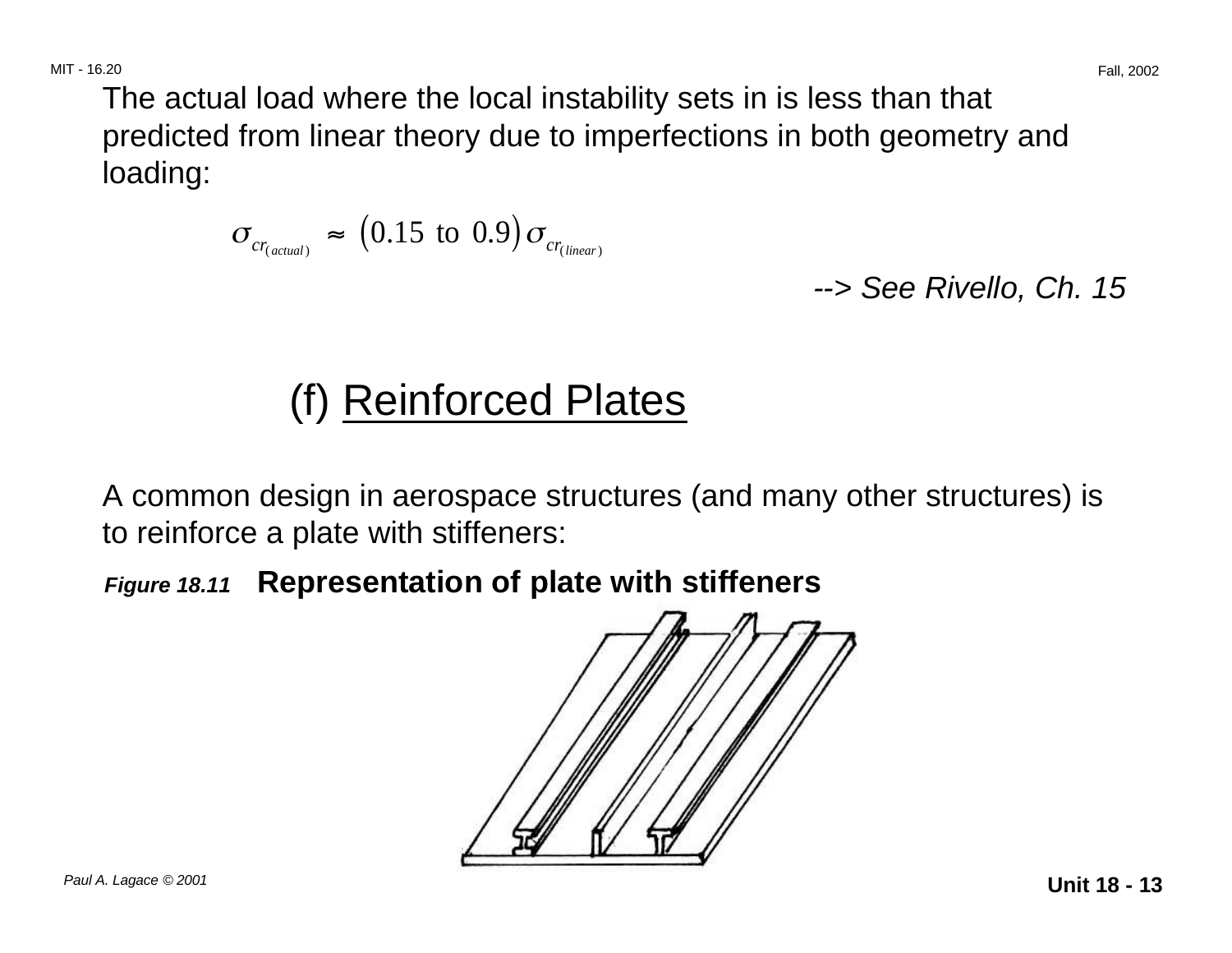The buckling can take place at several levels

- buckling of panels between stiffness
- buckling of "parts" of stiffeners (e.g., flange, web)
- global instability

This can occur on a progressive basis.

Analysis often uses only stiffness as carrying the load for buckling (axial load) or talk about "effective width" of skin

(this was previously discussed in talking about general shell beams and holds true for buckling)

# (g) Post-buckling

When talked about buckling, talked about bifurcation. In that case w  $\rightarrow \infty$ as P -->  $P_{cr}$  (with imperfections). In reality, a structure can carry load after buckling ("*post-buckling*" behavior).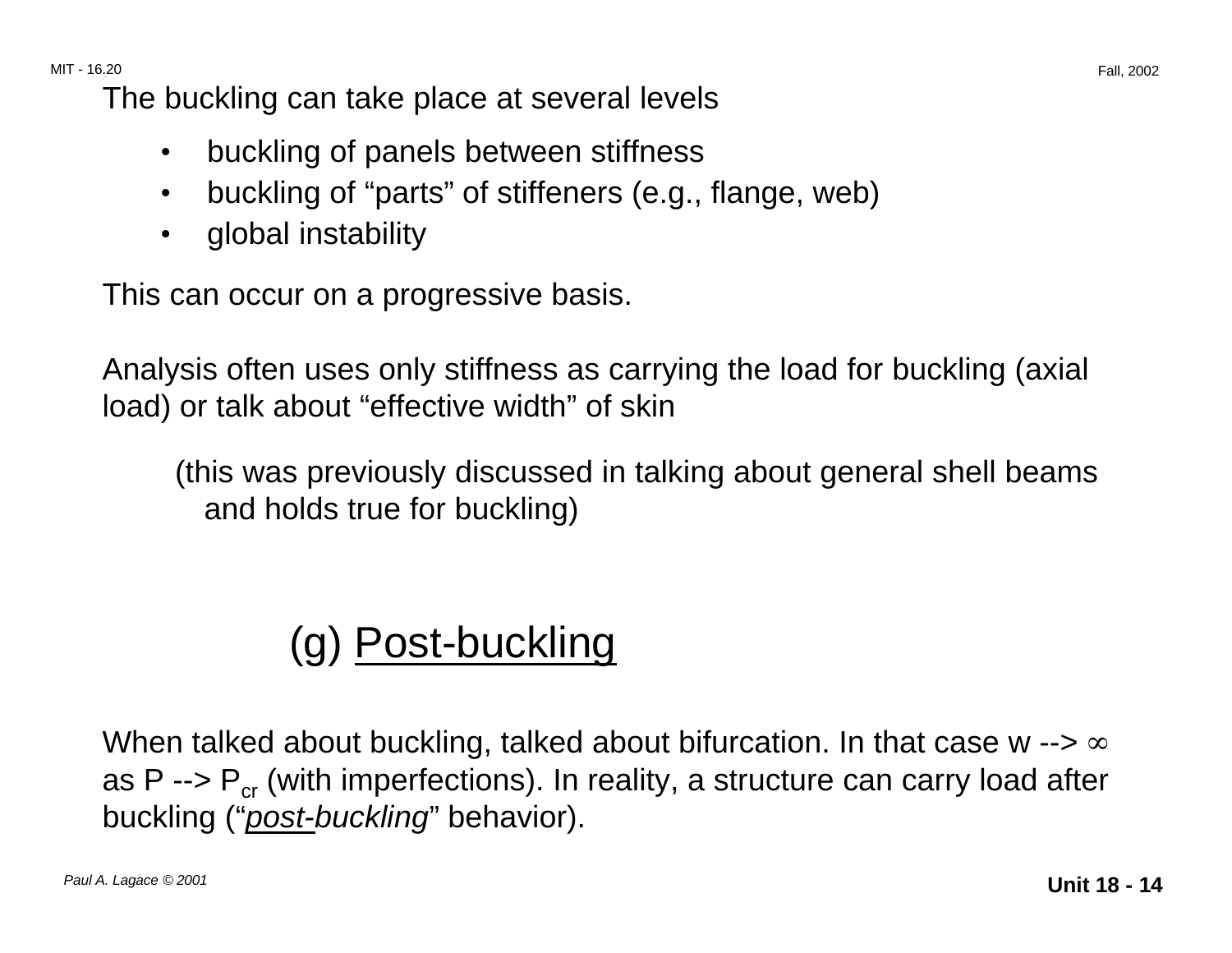**Figure 18.12 Representation of post-buckling behavior via loaddeflection plot** 



The critical assumption which breaks down is:

SMALL DEFORMATIONS

Must now account for geometrical nonlinear effects.

(Note: material nonlinear effects will also enter in as approach  $\sigma_{\text{cu}}$ )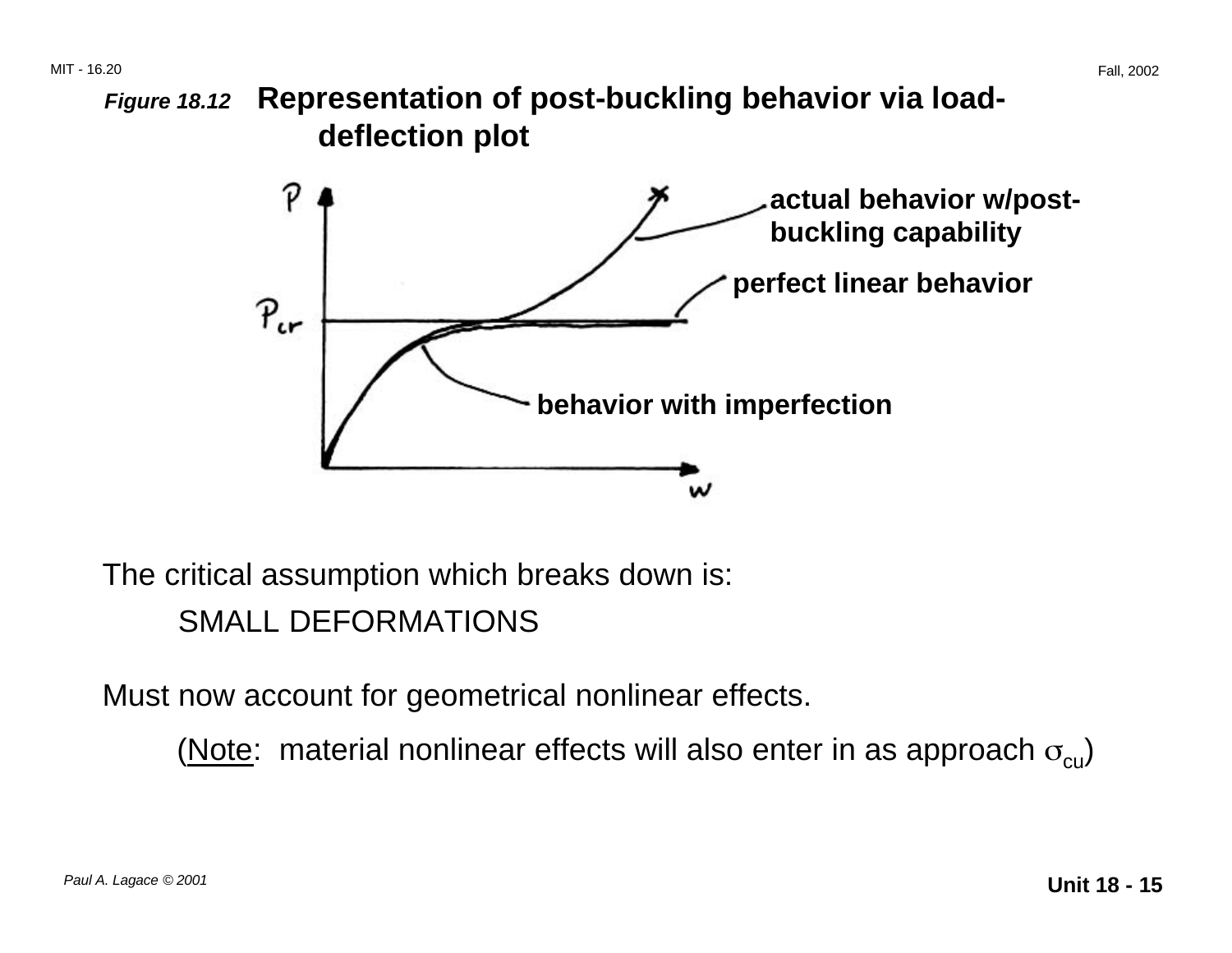### Consider: Post-Buckling of a beam-column

(the issues are the same for a plate)

**Figure 18.13 Representation of post-buckling of a beam-column** 



For large deflections, the moment-curvature equation is:

$$
M(s) = EI \frac{d\theta}{ds}
$$
  
where:  

$$
\frac{d\theta}{ds} = \text{curvature}
$$

$$
ds =
$$

Look at a beam section:

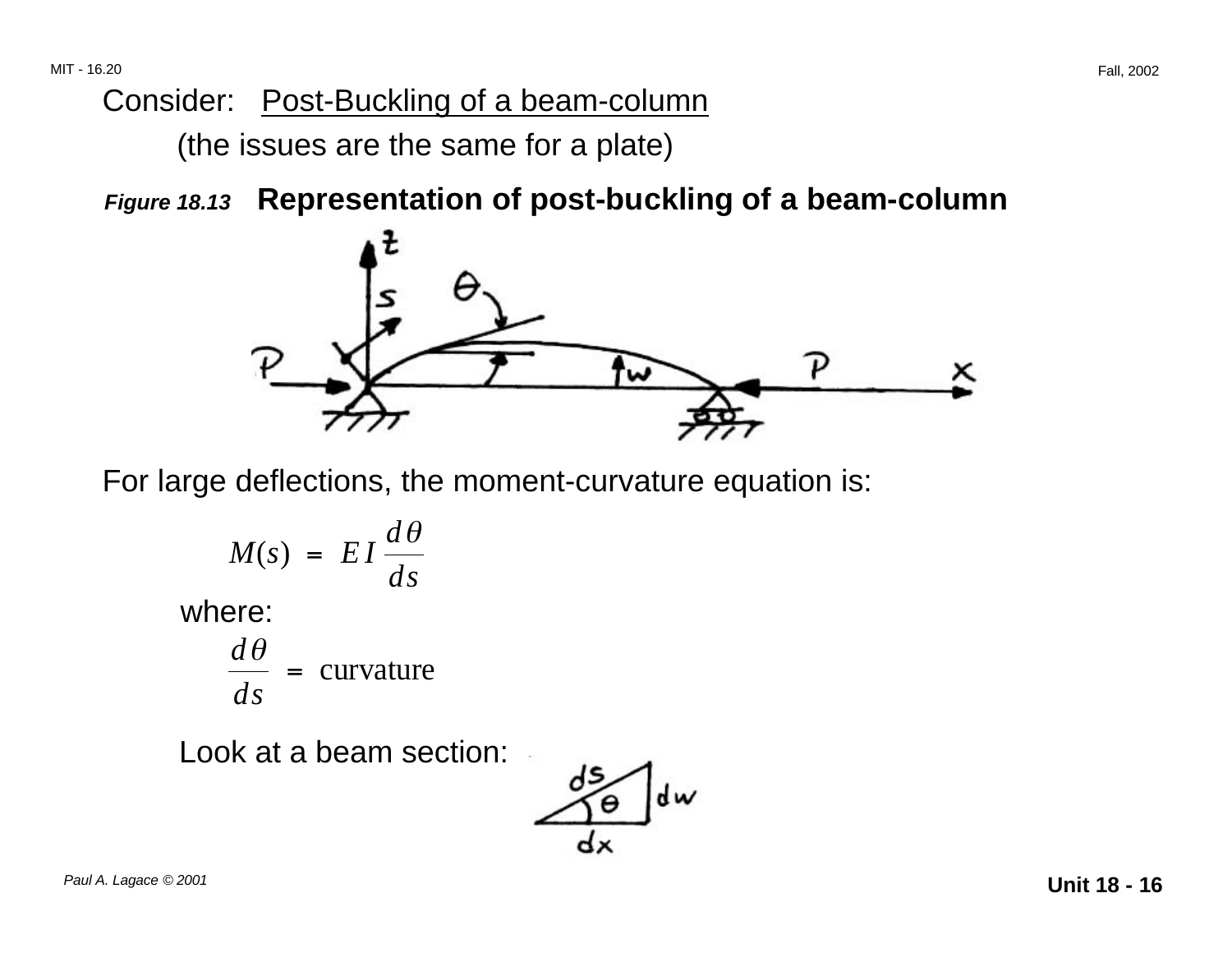$$
\frac{dw}{ds} = \sin \theta
$$

differentiating:

$$
\frac{d^2w}{ds^2} = \cos\theta \frac{d\theta}{ds}
$$

or:

$$
\frac{d\theta}{ds} = \frac{1}{\cos\theta} \frac{d^2w}{ds^2}
$$

with:

$$
\cos\theta = \frac{dx}{ds} = \frac{\sqrt{ds^2 - dw^2}}{ds} = \sqrt{1 - \left(\frac{dw}{ds}\right)^2}
$$

or:

$$
\cos\theta = \sqrt{1-\sin^2\theta}
$$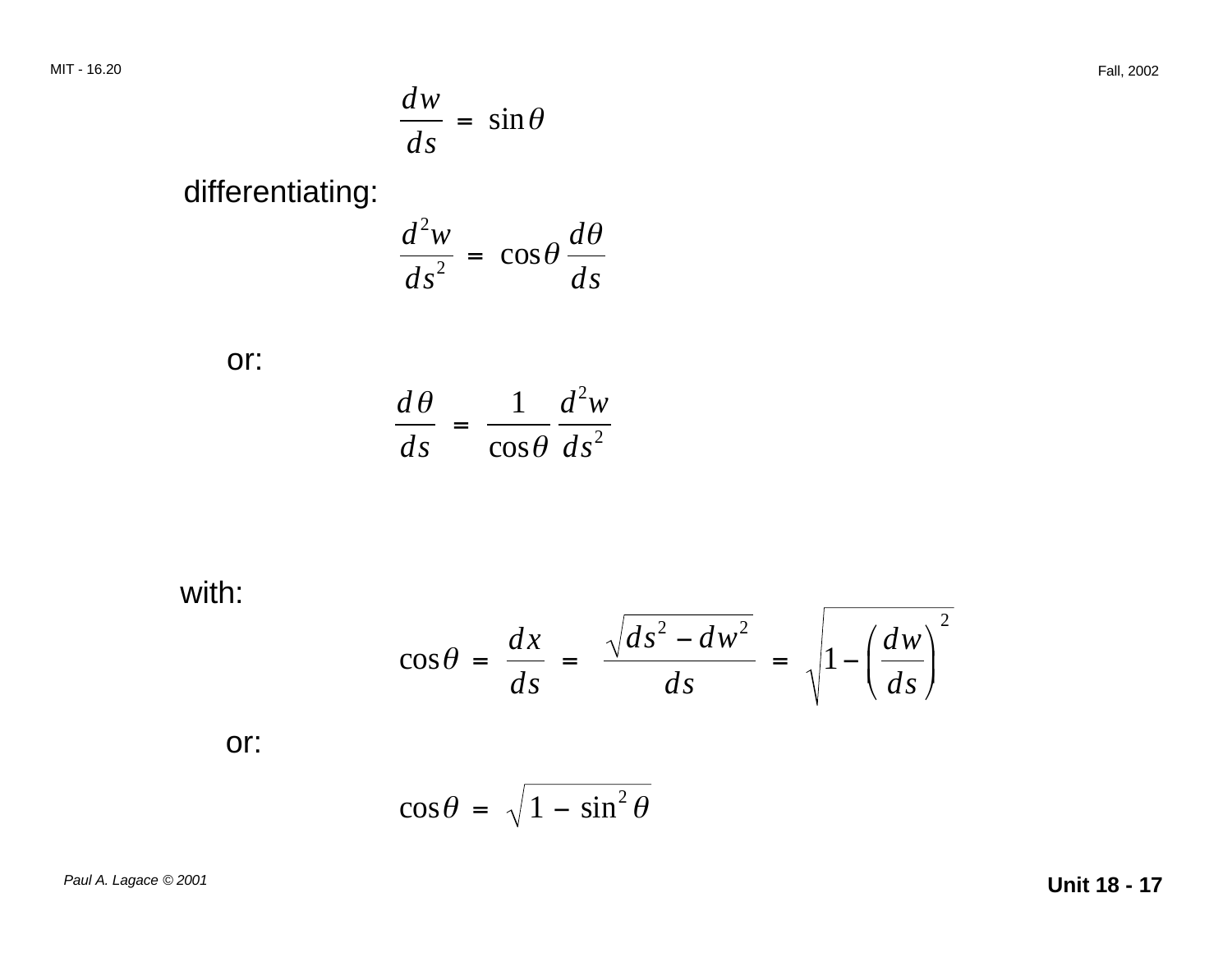So:

$$
\text{curvature } = \frac{d\theta}{ds} = \frac{1}{\sqrt{1 - \left(\frac{dw}{ds}\right)^2}} \frac{d^2w}{ds^2}
$$

For "moderate" angles θ: (via expansion)

$$
\frac{d\theta}{ds} = \left[1 + \frac{1}{2} \left(\frac{dw}{ds}\right)^2 + \text{H.O.T.}\right] \frac{d^2w}{ds^2}
$$
\nnonlinear term

In the absence of any primary moment, the moment at any point s is due to the deflection w at that point:

#### **Figure 18.14 Representation of resultants along the beam-column**

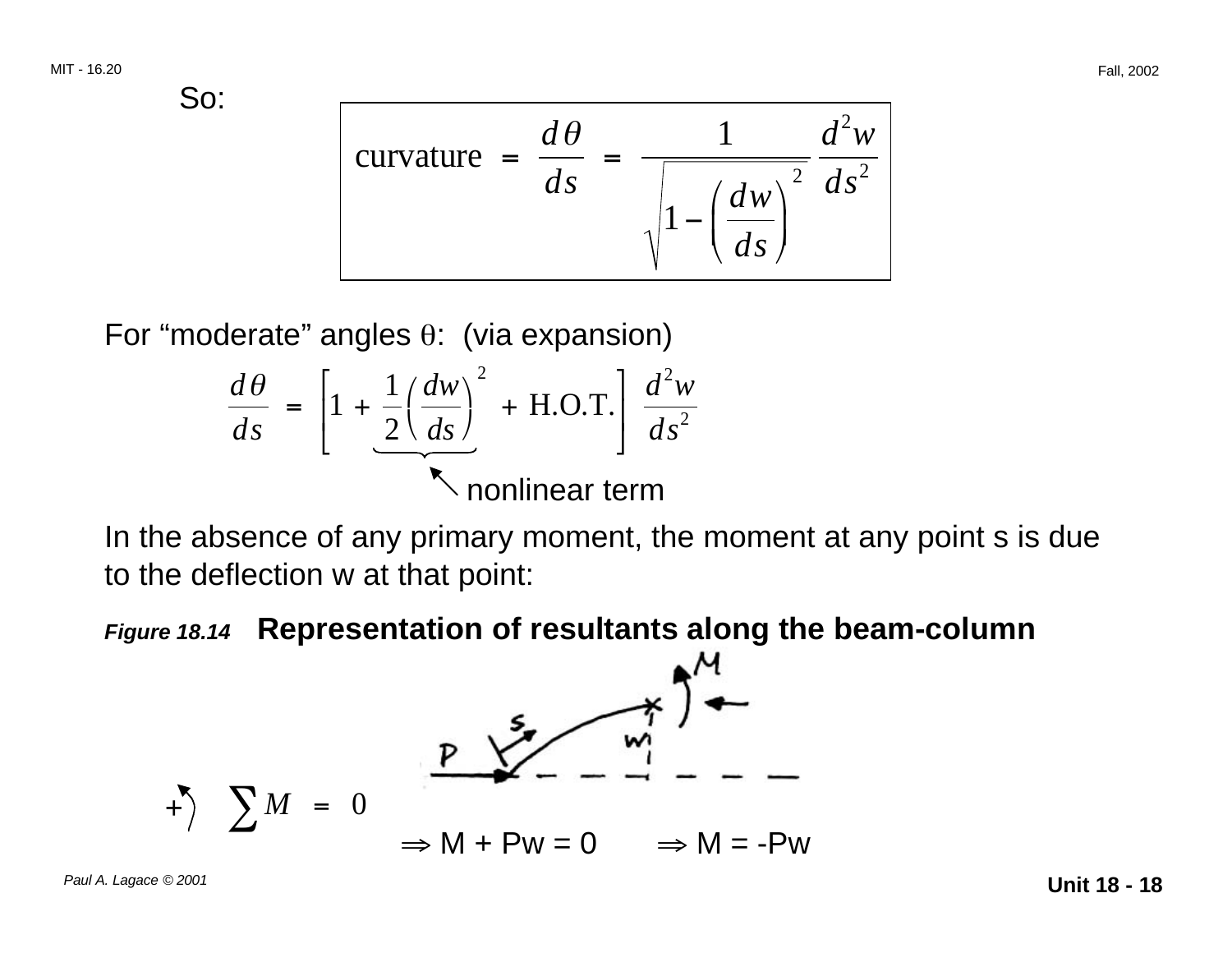So the basic Post-Buckling equation becomes:

$$
\left[1 + \frac{1}{2} \left(\frac{dw}{ds}\right)^2 + \text{H.O.T.}\right] \frac{d^2w}{ds^2} + \frac{P}{EI}w = 0
$$

This can be solved via

- Numerical Techniques
- Energy Method

--> Effect appears to "stiffen" the behavior

Consider one (numerical) technique known as the…

# Galerkin Method

1. Assume a mode that satisfies the boundary conditions

 $w = q_1 \underbrace{\sin \pi s / \ell}_{\text{max}}$ unknown assumed mode shape satisfies all coefficient boundary conditions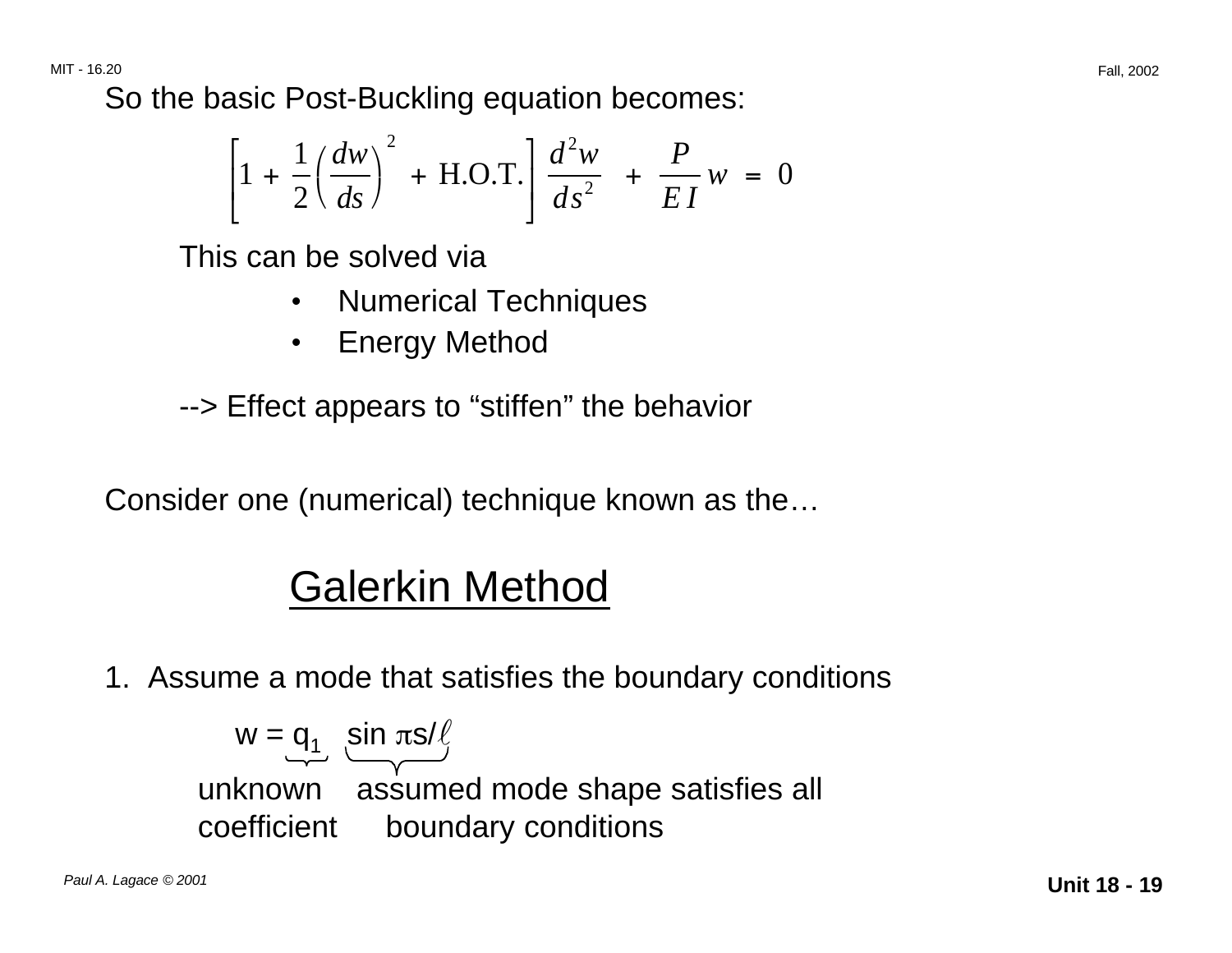2. Integrate a weighted average of the solution and the Ordinary Differential Equation

(Are minimizing the "residuals")

$$
\int_0^l q_1 \sin \frac{\pi s}{l} \left\{ \frac{\text{Differential}}{\text{equation}} \right\} ds = 0
$$
\nassumed

\n
$$
\text{Here: } \left[ 1 + \frac{1}{2} \left( \frac{dw}{ds} \right)^2 \right] \frac{d^2 w}{ds^2} + \frac{P}{EI} w
$$

This gives:

$$
-q_1 \frac{\pi^2}{2l} - q_1^3 \frac{\pi^4}{16l^3} + q_1 \frac{Pl}{2EI} = 0
$$

Solving:

$$
q_1 \left[ \frac{\pi^4}{16l^3} q_1^2 + \frac{\pi^2}{2l} - \frac{Pl}{2EI} \right] = 0
$$

Paul A. Lagace © 2001 **Unit 18 - 20**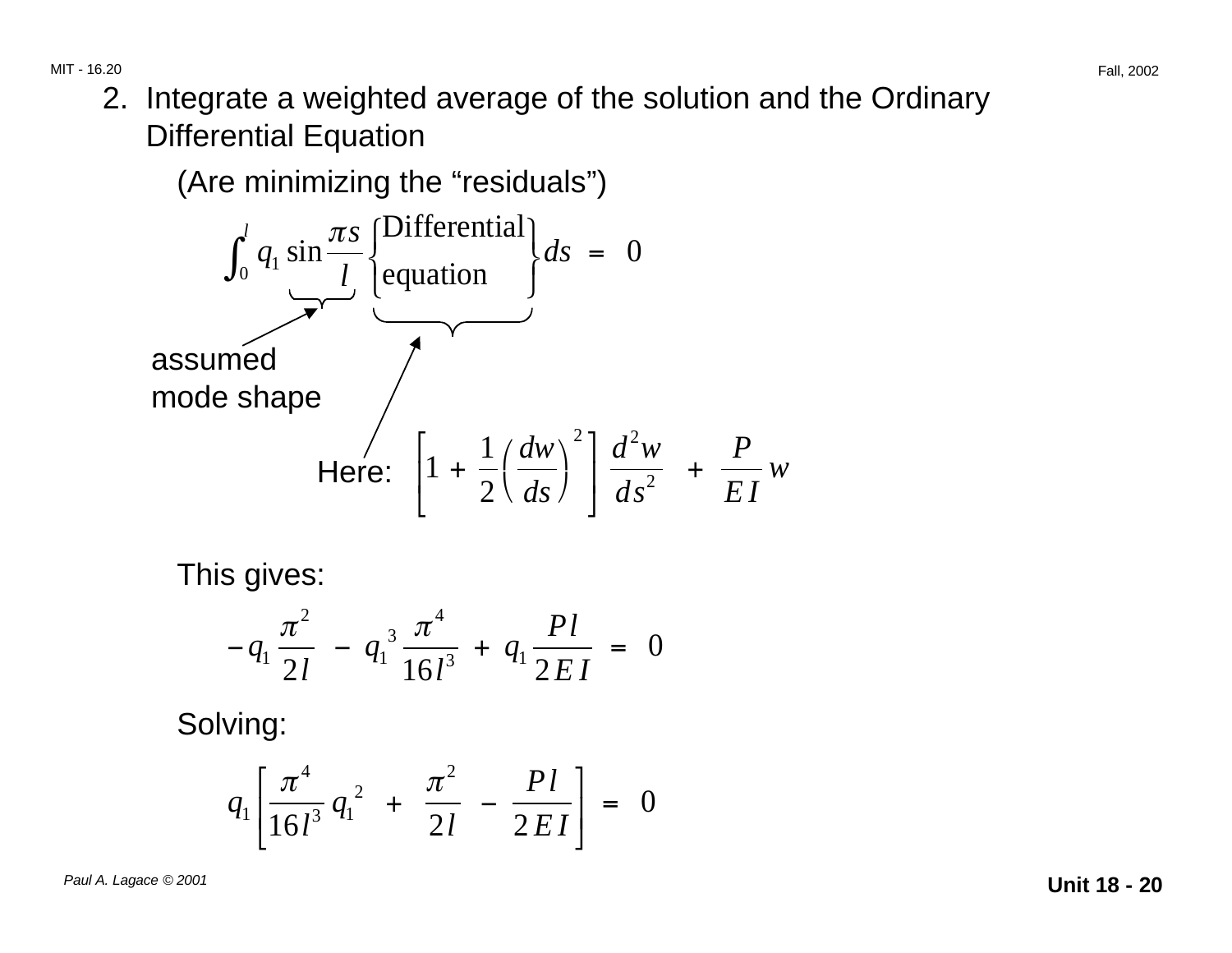MIT - 16.20

$$
\mathsf{Get:} \\
$$

• 
$$
q_1 = 0
$$
 (trivial solution: w = 0)  
\n•  $q_1^2 = \frac{8l^2}{\pi^2} \left[ \frac{Pl^2}{\pi^2 EI} - 1 \right]$ 

this latter gives:

$$
q_1 = 0.903 l \sqrt{\frac{P}{P_{cr}} - 1}
$$
  
 Note:  $q_1$  only for  $P/P_{cr} > 1$ 

Plotting P/P<sub>cr</sub> vs.  $w_c$  (=  $q_1$ ) gives:

**Figure 18.15 Representation of load versus center deflection for postbuckled beam-column based on Galerkin Method** 

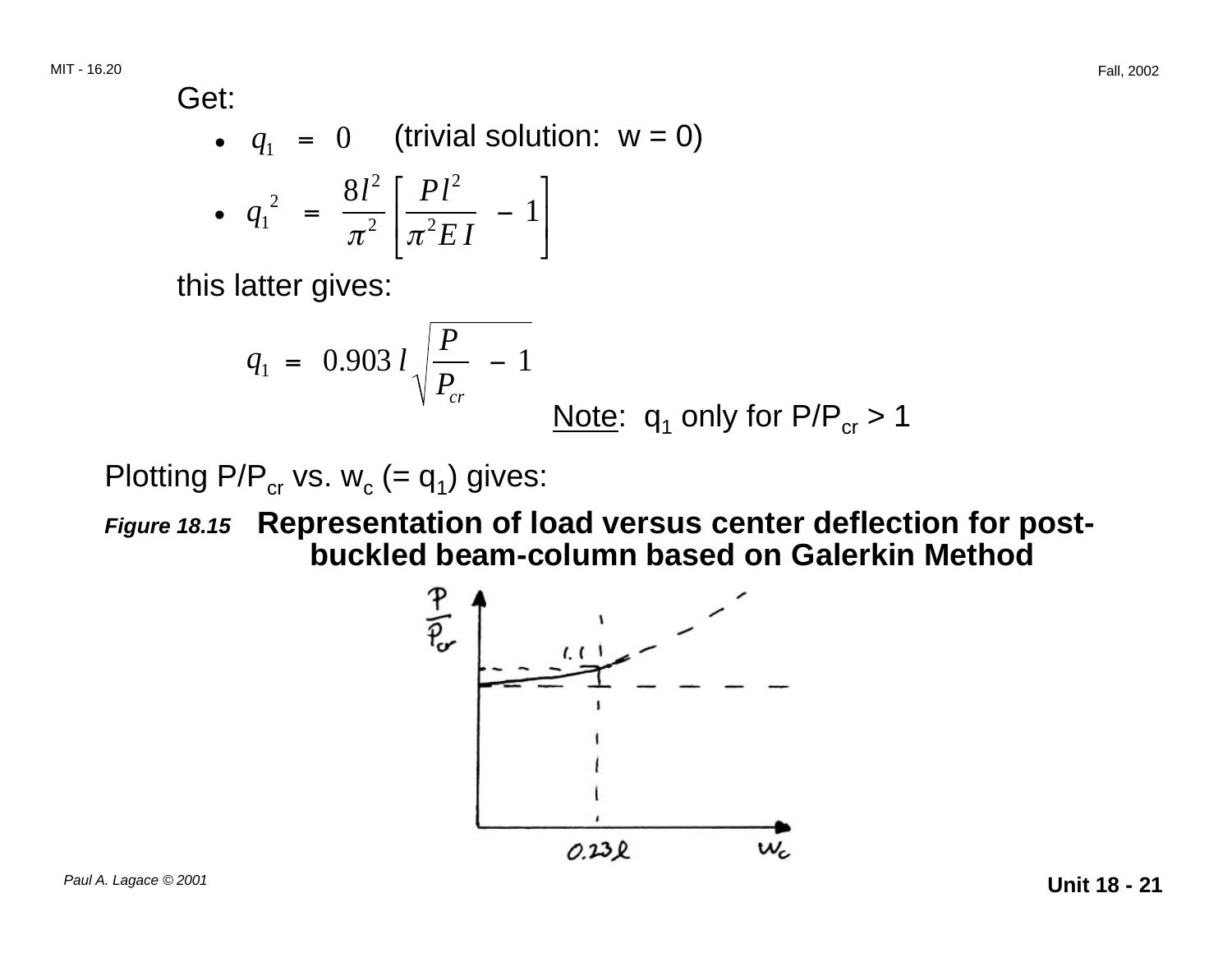For  $w_c / \ell > 0.3$ , include more terms:

$$
1 + \frac{1}{2} \left( \frac{dw}{ds} \right)^2 + \frac{3}{8} \left( \frac{dw}{ds} \right)^4 + \dots
$$

See: Rivello, Timoshenko & Gere

## --> Postscript: Buckling and Failure

When is a structure that buckles considered to have failed?

- Recall discussion of "failure" at beginning of term.
- There is not (physically...only mathematically) "a" point of buckling. What happens is that deflection increases with load very rapidly.
- If failure is deflection-based, look at deflection; if stress/strainbase, look at that…